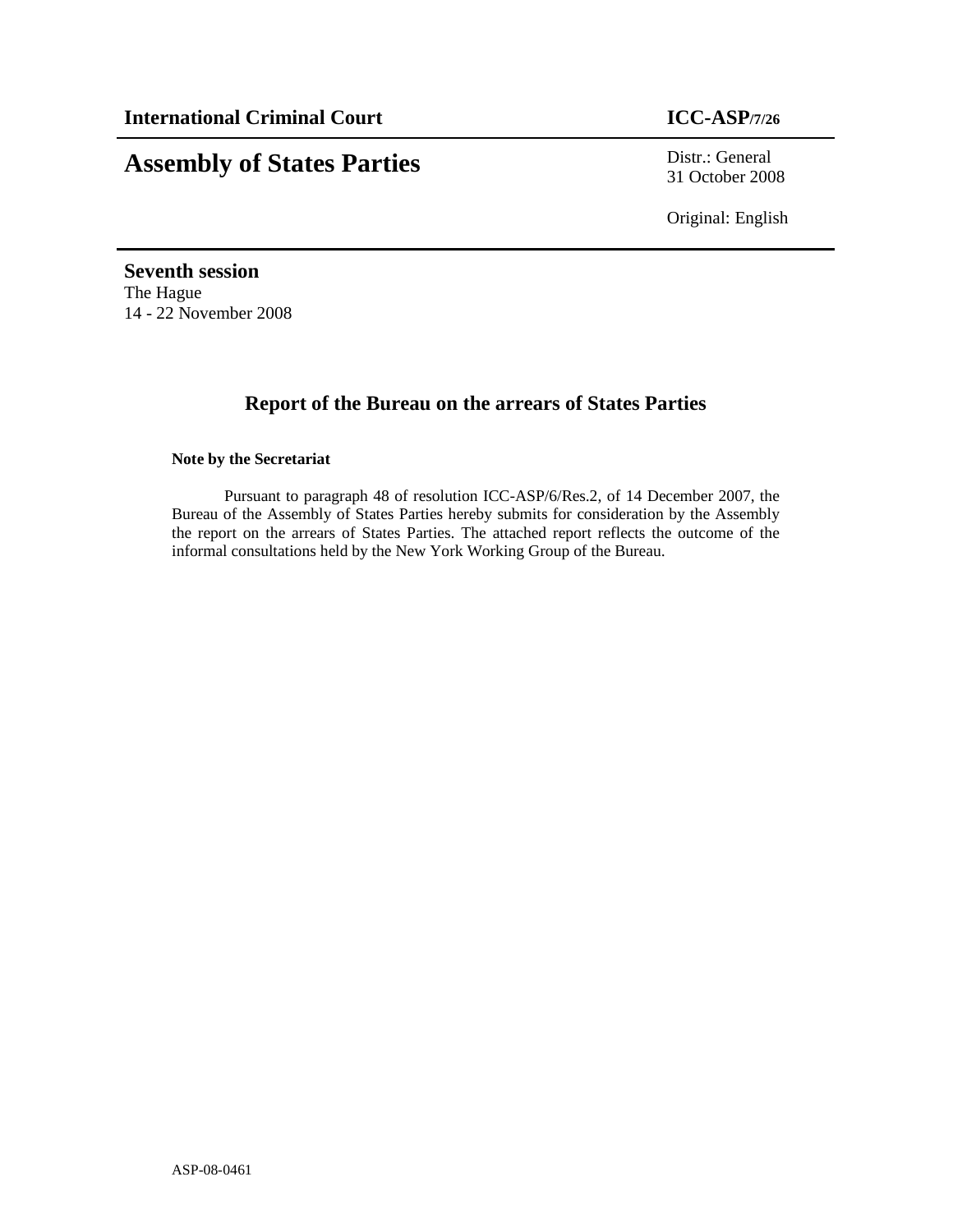## **Report of the Bureau on the arrears of States Parties**

#### **Introduction**

1. The present report is submitted pursuant to the mandate given to the facilitator on the issue of arrears, Ms. Polly Ioannou (Cyprus), upon her appointment by the Bureau of the Assembly of States Parties ("the Assembly") at its 18<sup>th</sup> meeting, on 14 December 2007. The report follows also the submission of reports to the fourth, fifth and sixth sessions of the Assembly by the previous facilitator on the same issue and aims to build on their findings and recommendations. It should thus be read in conjunction with the said reports, whose recommendations have been endorsed by the Assembly. The facilitator held informal consultations with the New York Working Group on 22 July 2008.

- 2. The facilitation on the issue of arrears has a number of objectives:
	- a) To find ways to ensure that no assessed contributions to the Court remain outstanding by promoting a culture of financial discipline;
	- b) To seek ways of cooperating with States Parties which have not met their financial obligations in order to reverse any outstanding balances;
	- c) To examine what could be done in cases where these outstanding contributions amount to arrears under article 112 of the Rome Statute and/or when obligations have not been met due to circumstances beyond the control of the State Party in question;
	- d) To keep under review the mechanism allowing States Parties to seek exemptions to article  $112$ ; and
	- e) To enhance communication between the Assembly, the Court and the States Parties in arrears, so as to tackle the issue of outstanding assessed contributions more effectively.

3. In addition to endorsing the recommendations of the Bureau on the arrears of States Parties,<sup>2</sup> the Assembly, at its sixth session, "urge[d] all States Parties to the Rome Statute to transfer their assessed contributions in full and by the deadline for contributions"<sup>3</sup> and "decide[d] that the Bureau should review on a regular basis the status of payments received throughout the financial year of the Court and consider additional measures to promote payments by States Parties, as appropriate."<sup>4</sup>

#### **Status of contributions as at 1 October 2008**

4. Currently, eight States Parties are in arrears. The total amount of outstanding contributions to the Court by the States Parties that are in arrears stands at  $\epsilon$ 164,905, while the total outstanding contributions by all States Parties since 2002 amount to €3,465,780. Eight additional States will be required to make a minimum payment before the first resumption of

 $\overline{a}$ 

<sup>&</sup>lt;sup>1</sup> Article 112, paragraph 8, of the Rome Statute provides as follows: "A State Party which is in arrears in the payment of its financial contributions towards the costs of the Court shall have no vote in the Assembly and in the Bureau if the amount of its arrears equals or exceeds the amount of the contributions due from it for the proceeding two full years. The Assembly may, nevertheless, permit such a State Party to vote in the Assembly and in the Bureau if it is satisfied that the failure to pay is due to conditions beyond the control of the State Party."

<sup>2</sup> *Official Records of the Assembly of States Parties to the Rome Statute of the International Criminal Court, Sixth session, New York, 30 November - 14 December 2007* (International Criminal Court publication, ICC-ASP/6/20), vol. I, part III, resolution ICC-ASP/6/Res.2, paragraph 48 and annex III. 3

Ibid., paragraph 46.

<sup>4</sup> Ibid., paragraph 48.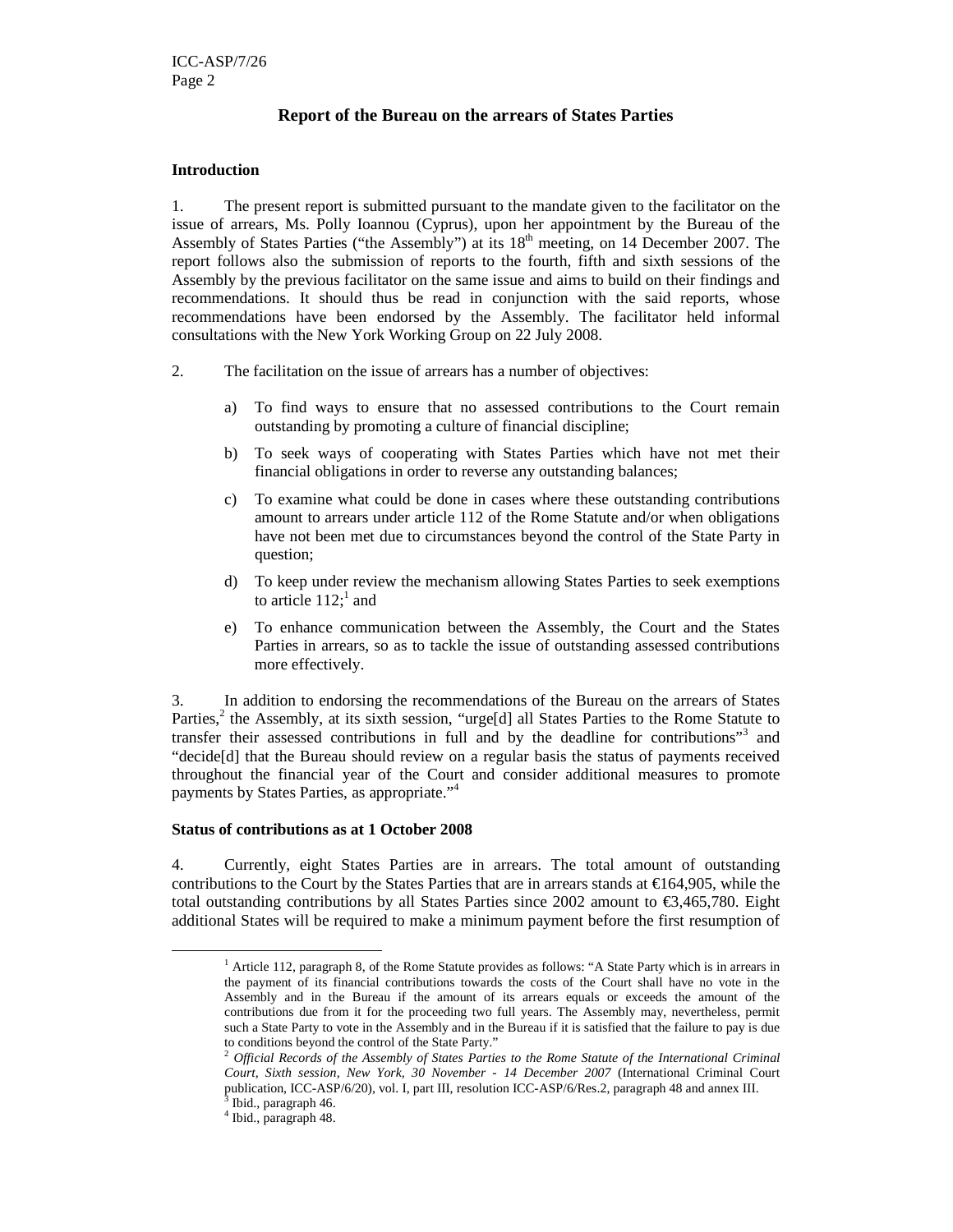the seventh session of the Assembly (19 to 23 January 2009) so as to avoid falling under the scope of article 112 of the Rome Statute.

5. The total outstanding contributions by all States Parties to the 2008 budget amounts to €2,028,571, i.e. 2.24 per cent of the budget of € 90,382,100.

#### **Informal consultations**

6. The main views expressed by States Parties during the informal consultations held on 22 July 2008 are outlined hereunder:

- a) The most crucial function of the examination of the issue of arrears by the New York Working Group is to provide insight on the existence and extent of outstanding contributions to the Court.
- b) Our priority should be to see how States Parties can fulfil their financial obligations and focus on what course of action could be followed in the absence of payment.
- c) The current practice of waving the application of article 112 of the Rome Statute of the International Criminal Court should be maintained.
- d) Others stressed the importance of submitting an explanation or justification by States in arrears concerning their outstanding contributions and maintained that the Assembly should not grant exemptions to article 112 when a request to that effect has not been submitted.
- e) Regional groups may play an enhanced role in promoting financial discipline, given also the different patterns of arrears observed in different regional groups. For example, a number of countries in a particular region may owe a small amount of contributions while a smaller number of countries in a different region may owe larger sums to the Court.
- f) In cases where the outstanding amount is small, ways to improve communication with the State Party in question should be contemplated, as that might be the primary reason why a financial obligation has not been met.
- g) Lastly, it was suggested that communication concerning arrears be increased, for example, through the Court addressing more frequent letters to States in arrears in order to inform/remind them of unfulfilled financial obligations.

#### **Conclusions**

7. Finding ways to encourage and assist the submission of unpaid contributions to the Court remains the priority of States Parties in their strategy to combat arrears. This cannot be achieved through a confrontational or punitive manner but rather, through a balanced approach of cooperation and enhanced communication with each State facing difficulties in meeting its financial obligations. Considering the insignificant amount, in absolute numbers, of unpaid contributions subject to article 112, equal attention must be given to those outstanding contributions falling outside the scope of article 112, which amount to much larger sums in real terms. It is suggested that this exercise focus as much on States falling under article 112 as on those not covered by the provisions of the said article. Lastly, there are differing views on the mechanism for seeking article 112 waivers, so recommendations are made below to this end in order to improve current practice.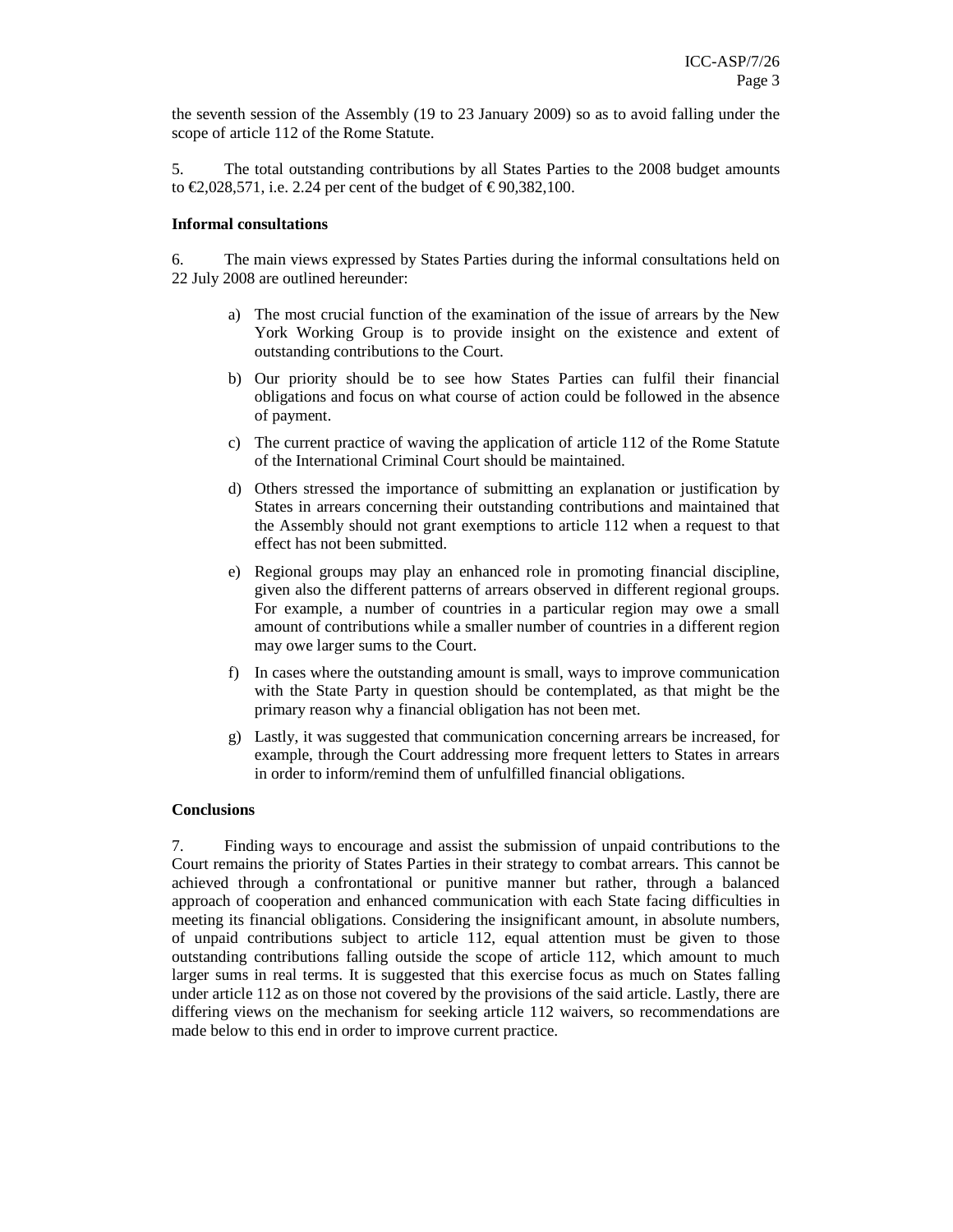#### **Recommendations**

- 1. The Assembly of States Parties should continue to monitor the arrears situation of the Court through the appointment of a facilitator by the Bureau and continue to engage in dialogue with States in arrears.
- 2. The Court should also monitor the arrears situation and engage with States having outstanding financial obligations, as well as observe any relevant patterns that may help the Assembly tackle the issue more successfully. It is suggested that the Court also establish permanent contact with States that are chronically in arrears.
- 3. The Assembly and the Court should take all necessary measures to ensure the implementation of the recommendations previously endorsed by the Assembly on this issue.
- 4. It is suggested that the case of each State Party is arrears be approached individually and that a customized plan be worked out for the fulfilment of outstanding financial obligations by each of them, separately. Such a plan may include options of submitting contributions in a piecemeal manner over time and/or other possibilities based also on the input of States in arrears themselves.
- 5. States Parties and the Court should also consider an improved mechanism for reaching out to States in arrears and comprehending the reasons for their outstanding obligations, keeping them aware of their dues and looking into ways of helping them meet these obligations. Beyond establishing enhanced communication with States in arrears however, it is crucial to enlighten all States with regard to their assessed contributions to the Court and to be proactive.
- 6. Within the context of improving communication, States Parties may wish to contemplate the following recommendation to become themselves more involved in dialogue with States in arrears, although this has not been discussed before. For example, States Parties with diplomatic representation in those States Parties that are in arrears could volunteer their representation's contribution in the dialogue between the Assembly, the Court and States in arrears. By volunteering to designate themselves as "contact points on arrears", these States Parties could convey messages to States in arrears on behalf of the Assembly and the Court in respect of outstanding financial obligations.
- 7. While it must be the priority of the Assembly to cultivate a culture of financial discipline and do its utmost to assist States facing difficulties in this respect, experience has shown that there are a number of States Parties for whom article 112 applies in the run up to each Assembly session. It thus becomes necessary to consider, without prejudice to the obligations of States Parties emanating from the Rome Statute, what would constitute the best mechanism for dealing with the issue of arrears in the context of a session of the Assembly.
- 8. In cases where failure to meet financial obligations towards the Court is due to circumstances beyond the control of a State, it is suggested that the Assembly revisit the mechanism through which States Parties may request to be exempted from the provisions of article 112 of the Rome Statute. Currently, States Parties are required to submit extensive information to support the claim that failure to make necessary payments is attributable to conditions beyond their control, one month prior to the session of the Committee on Budget and Finance ("the Committee"), so as to allow the Committee to advise the Assembly before the